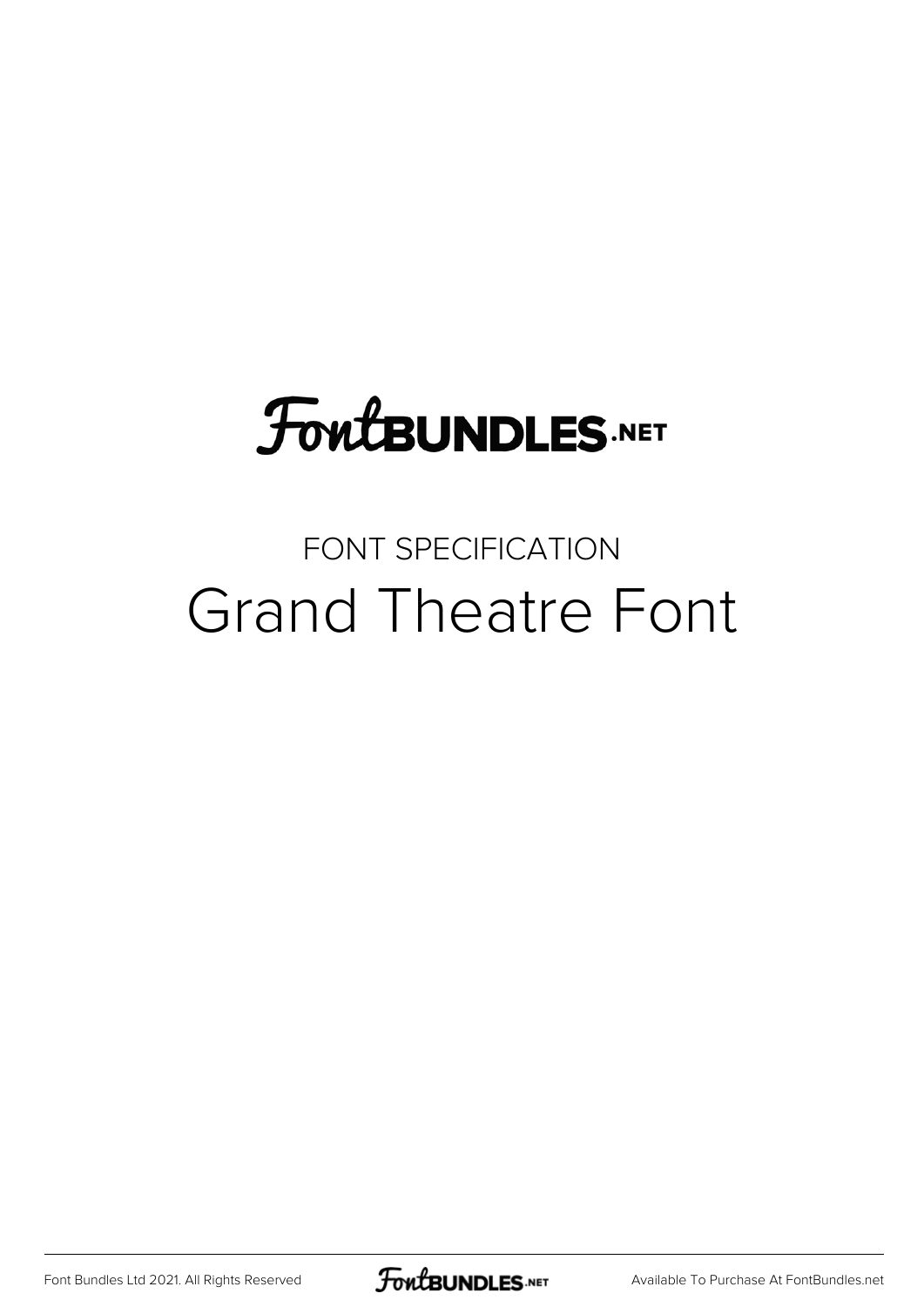#### **Grand Theatre - Regular**

**Uppercase Characters** 

### ABCDEFGHIJKLMNOPQ RSTUVWXYZ

Lowercase Characters

## abcdefghijklmnopgr Stuvwxyz

Numbers

#### 0123456789

Punctuation and Symbols

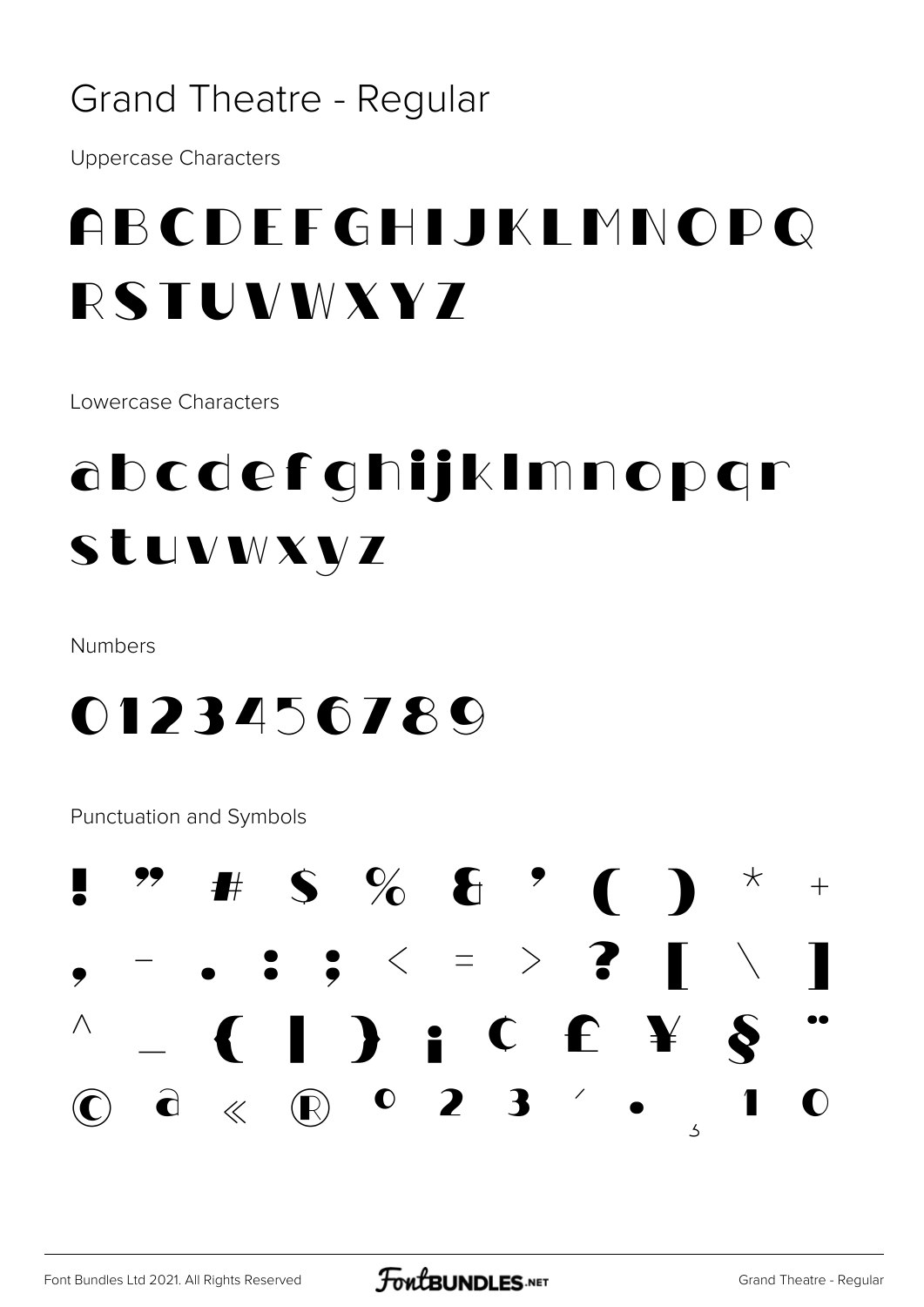#### All Other Glyphs